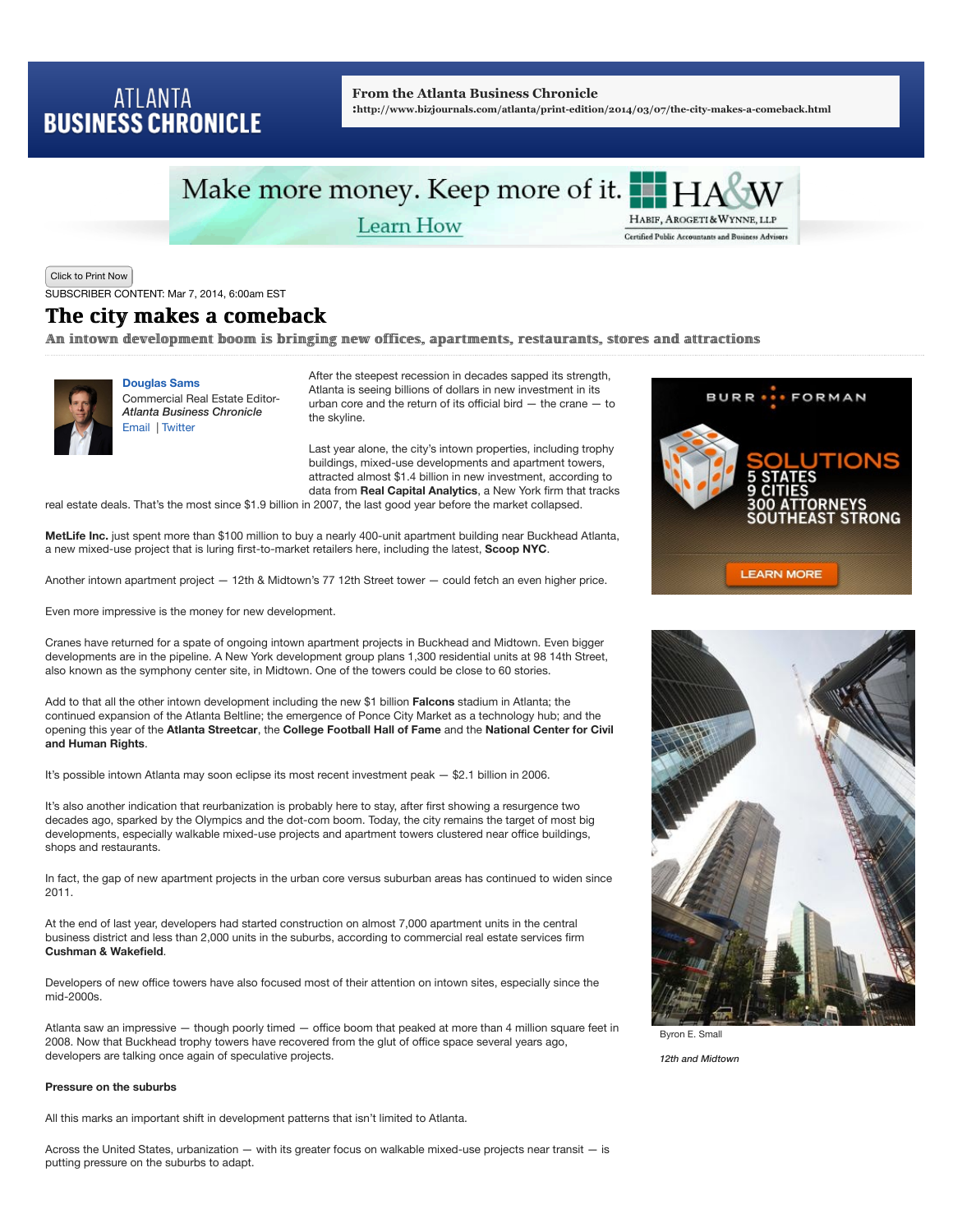For example, Long Island is battling what some have called a brain-drain that has seen more than half its 25- to 34-year-olds leave for the city. No demographic is expected to shape real estate investment and development more than these young workers, also known as millennials, who were raised on TV shows such as "Friends" and "Sex in the City," which showcased the appeal of urban life.

Corporate America is paying attention to what these young workers want.

"The trend coast to coast is absolutely centered around recruiting," said **John Boyd**, founder of Princeton, N.J. based **The Boyd Co.**, a site selection firm. "Corporations want to remain ahead of the curve. They want to hire the best and the brightest. And they believe an urban, hip, setting in a mixed-use environment gives them a competitive advantage."

For Atlanta, this marks a historical shift.

Developer **Don Childress**, who bought the land that became the Galleria office project on the northwest Perimeter, once said of metro Atlanta, "There has been, and will continue to be, a relentless movement outward and principally to the north."

In the '80s and '90s, that's exactly what happened.

Developers completed a wave of suburban office projects: **Northpark Town Center;** Wildwood; Gwinnett 316; Gwinnett Progress Center. It was driven by population growth. Developers wanted to build office parks close to where people lived to cut down on their commute times. It made sense. Suburban Atlanta counties were among the fastestgrowing in the United States. Many companies migrated north and created the office markets in Roswell and Alpharetta. In the late '90s, developers were under construction on almost 6.5 million square feet of office buildings in the Atlanta suburbs. After saturating those markets by the early 2000s, the amount of suburban office construction has generally been in decline.

The suburban office boom came with an unintended consequence: massive traffic congestion. The suburban network of roads and highways couldn't handle the volume, and the region still cannot agree on a solution. In 2012, a regional transportation sales tax referendum overwhelmingly failed. Last year a study using **U.S. Census** data called Atlanta home to the worst traffic in the South.

#### **The city scene**

#### Developers are adjusting.

Instead of bulldozing trees for the latest suburban office park, they are looking for apartment sites on Peachtree, transit-oriented developments near **MARTA**, and adaptive reuse projects such as Ponce City Market, a former **Sears Roebuck & Co.** distribution and warehouse center on Ponce de Leon Avenue.

**Jamestown** has poured more than \$225 million into the mixed-use project. So far, it has landed **MailChimp**, an Atlanta startup success story, founded by **Ben Chestnut** and **Dan Kurzius** on the heels of the dot-com boom in 2001, and software firm **Cardlytics**. Jamestown also convinced health IT company **athenahealth Inc.** to relocate to the project from Alpharetta.

"We are definitely seeing companies that are dependent on a younger workforce — such as technology and creative services — choosing to locate intown where most of those workers want to live," said **Ed Cave**, president of interior design firm **VeenendaalCave Inc.**, an architect for athenahealth's new space.

In Midtown, developers of the more than \$1.2 billion mixed-use project 12th & Midtown plan to break ground this year on two more residential towers that would add at least 800 apartment and condo units to the blistering intown multifamily market.

The most sweeping intown project of all might be the Atlanta Beltline, a planned 22-mile corridor of transit lines and green space that would take abandoned railways and connect 45 Atlanta neighborhoods. The project could eventually link the east and west sides of the city.

**Brian Hogg**, a longtime Atlanta leasing executive who recently retired from **Portman Holdings**, has seen the patterns change. Years ago, Hogg worked with fellow **Georgia Tech** grad **Paul Duke** on the Technology Park project in Peachtree Corners. The idea was to develop a technology park on the northern edge of Atlanta — the Deep South's answer to Cupertino, Calif.

"I think there has been a cultural shift," Hogg said. "Back then we were selling the bucolic environment, a walk in the woods where you could think, where you wouldn't be disturbed by the city scene. You might not see 10 cars coming south into Atlanta in those early days. Now, it's almost always congested. Today's younger generation wants to be in that city scene. They want convenience. They want to spend less on transportation. They want to ride their bike to work."

#### **12th and Midtown**

**Size:** 2.1 million square feet completed

**Official start of construction:** 2003

**Investment:** \$1.2 billion so far

**Tenants: PricewaterhouseCoopers** US; **IMG Worldwide;** Boston Consulting Group; Seyfarth Shaw; Exhale Spa; STK steakhouse; CB2.

**Completion:** 2020

**Developer:** Daniel Corp; **Selig Enterprises**

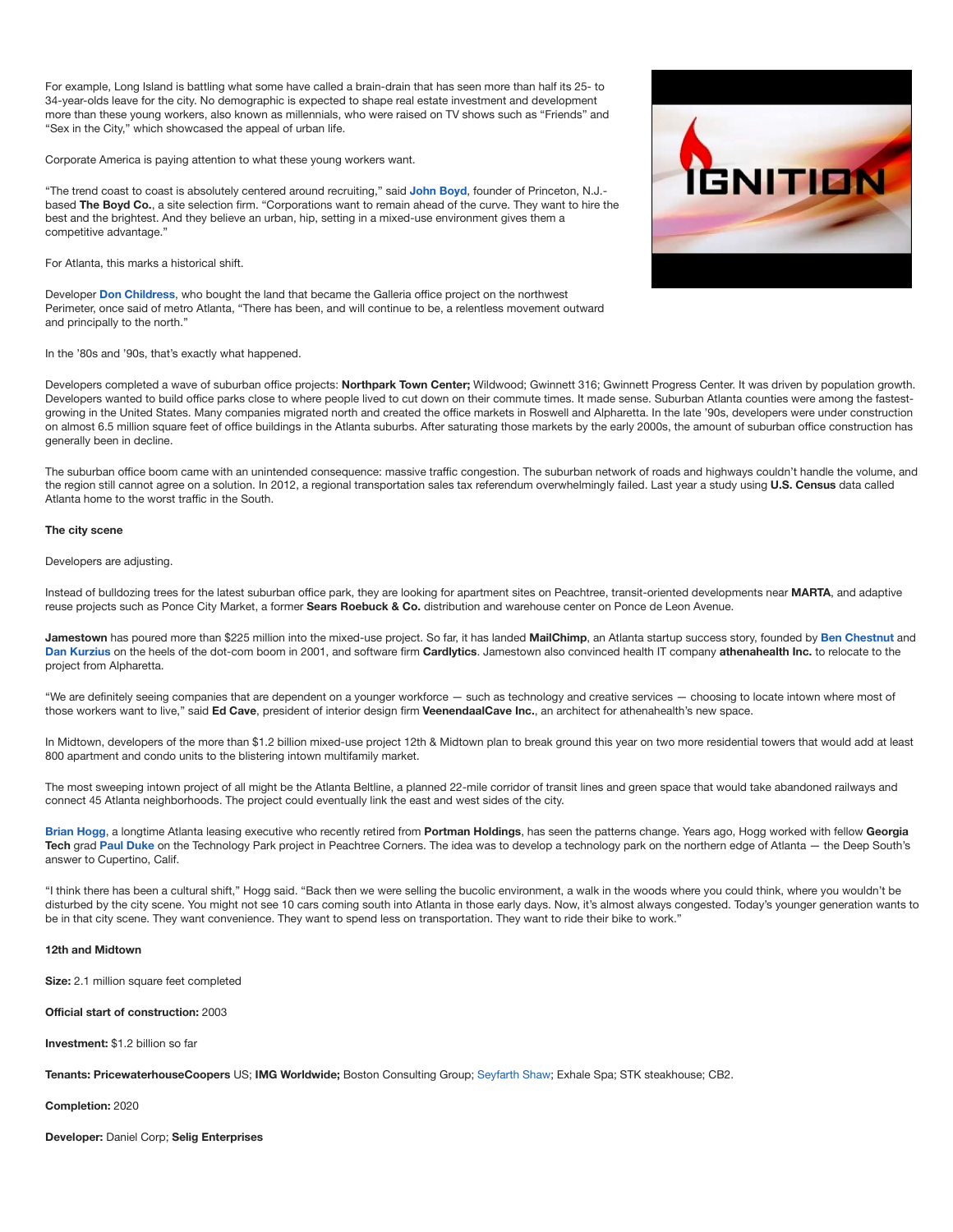Impact: No project has done more to transform Midtown into a live, work, play environment over the past decade, and no project has been more important to adding streetlevel retail to the proposed Midtown Mile on Peachtree Street. "Over the last 10 to 15 years Atlanta's infill submarkets have been emerging as communities," said Steve Baile, a senior vice president at **Daniel Corp.** who has helped lead development at 12th & Midtown. "Where Atlanta once epitomized suburban sprawl it has now grown and the urban maturation has followed the same evolution of other major cities. Midtown offers some of the strongest fundamentals for institutional investment and therefore strong development opportunities."

#### **Atlanta Beltline**

**Size:** 22 miles of transit; 33 miles of trails; 1,300 acres of parks and green space

#### **Official start of construction:** 2007

**Investment:** More than \$360 million in public and private funds have been invested to date in the Atlanta Beltline program, spurring more than \$1.1 billion in private redevelopment, including projects such as Ponce City Market.

**Completion:** The Atlanta Beltline 2030 Strategic Implementation plan divides the remaining 17 years of the program into three periods with transit, trail, park, streetscape, affordable housing and economic development projects and initiatives.

#### **Developer: Atlanta BeltLine Inc.**

I**mpact:** The Beltline should continue to accelerate gentrification of older single-family housing developments near the project. Ponce City Market has attracted growing technology companies that want their offices in hip, urban spots. More broadly, reurbanization patterns across the United States are drawing more people and employers back to the city to be closer to intown amenities and bold civic projects such as the Beltline. Those trends will likely spur the confidence of local and national real estate companies to invest in adaptive reuse projects around the Beltline. "Increasingly, developers are looking to cities and walkable, urban environments for growth and value in both residential and commercial investments," said Paul Morris, president and CEO of the Beltline.

#### **Buckhead Atlanta**

**Size:** 1.5 million square feet planned

#### **Official start of construction: August 2012**

**Investment:** \$1 billion

**Tenants:** Brunello Cucinelli, Doraku Sushi, Étro, Georgetown Cupcake, Gypsy Kitchen & The Southern Gentleman, Hérmes, Le Bilboquet, Shake Shack, Spanx

**Completion:** The first retail and restaurants will open their doors starting in July. The residential buildings and Spanx headquarters will be complete by the fall. The retail and restaurant portion will be complete in early 2015.

#### **Developer: OliverMcMillan**

**Impact:** "Lately, we have experienced

strong demand from luxury retailers interested in key cities such as Atlanta

and Houston," said Jeff Zeigler, senior managing director of retail services for OliverMcMillan (and member of the firm's executive committee). "In both cities,

they are looking for street-level storefronts

in walkable urban environments. Our

urban mixed-use projects provide great amenities that are attractive to both residents and companies.

#### **Ponce City Market**

**Size:** 1.1 million square feet

#### **Official start of construction:**

Late 2011

#### **Investment:** \$250 million

**Tenants/office**: athenahealth, MailChimp, Cardlytics, Jamestown, Surber Barber Choate & Hertlein. **Retail/office:** Suzuki School, Binders

**Completion:** first openings/

move-ins beginning this fall

#### **Developer:** Jamestown

**Impact:** "Ponce City Market reflects a trend toward mixed-use developments housed in more authentic structures," said Jamestown CEO Matt Bronfman. "Across the country